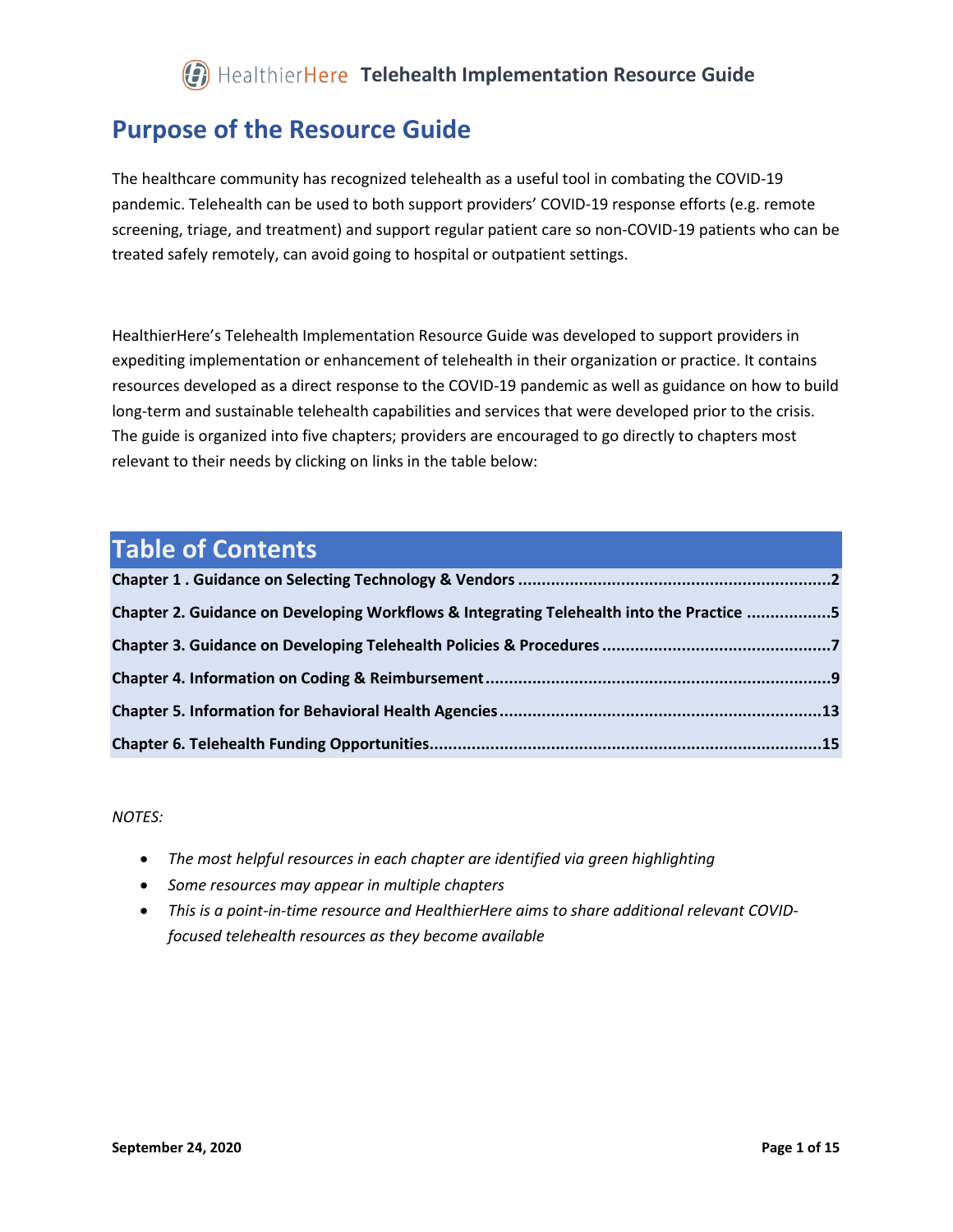#### <span id="page-1-0"></span>**Chapter 1** . **Guidance on Selecting Technology & Vendors**

*The below resources provide information on types of telehealth delivery models and technologies as well as guidance on selecting a vendor.* 

| <b>Resource Link</b>                                                                                                             | <b>Description of Resource</b>                                                                                                                                                                                                                                                                                                                                 | Year                                        | <b>Relevant Sections and</b>                                                                                                                                                                                                                                                                                                                                                                                                          |
|----------------------------------------------------------------------------------------------------------------------------------|----------------------------------------------------------------------------------------------------------------------------------------------------------------------------------------------------------------------------------------------------------------------------------------------------------------------------------------------------------------|---------------------------------------------|---------------------------------------------------------------------------------------------------------------------------------------------------------------------------------------------------------------------------------------------------------------------------------------------------------------------------------------------------------------------------------------------------------------------------------------|
|                                                                                                                                  |                                                                                                                                                                                                                                                                                                                                                                | <b>Developed</b>                            | <b>Links</b>                                                                                                                                                                                                                                                                                                                                                                                                                          |
|                                                                                                                                  | How to leverage telehealth in the COVID-19 crisis                                                                                                                                                                                                                                                                                                              |                                             |                                                                                                                                                                                                                                                                                                                                                                                                                                       |
| <b>CMS General</b><br><b>Provider Telehealth</b><br>and Telemedicine<br><b>Toolkit</b>                                           | The toolkit contains links to sources<br>of information directed towards<br>providers who may want to establish<br>a permanent telemedicine program.<br>However, there is also information<br>that will be useful for providers who<br>wish to care for patients through<br>virtual services that may be used<br>temporarily during the COVID-19<br>situation. | 2020                                        | Provides a starter list of<br>vendors for different<br>types of technology,<br>including<br>videoconferencing<br>software, peripheral<br>devices, mobile carts,<br>field kits, and remote<br>patient monitoring kits,<br>via link to:<br><b>National</b><br>$\bullet$<br>Organization of<br><b>State Offices of</b><br><b>Rural Health:</b><br><b>Telehealth</b><br><b>Technologies and</b><br><b>Preparing to</b><br>Select a Vendor |
| <b>National</b><br><b>Consortium of</b><br><b>Telehealth Resource</b><br><b>Centers: COVID-19</b><br><b>Telehealth Toolkit</b>   | The toolkit was developed to provide<br>guidance to providers on how<br>telehealth can be used as part of the<br>COVID-19 response. A related<br>webinar is also available.                                                                                                                                                                                    | 2020                                        | <b>Under "Additional</b><br>Resources" on page 7,<br>there are lists of and links<br>to vendors offering free<br>or reduced cost platforms<br>and sources for training.                                                                                                                                                                                                                                                               |
| <b>American Medical</b><br><b>Association Quick</b><br><b>Guide to</b><br><b>Telemedicine in</b><br><b>Practice</b>              | The quick guide was designed in<br>response to the COVID-19 crisis to<br>support physicians and practices in<br>expediting the implementation of<br>telemedicine, so care can continue to<br>be provided to those who need it<br>most.                                                                                                                         | 2020                                        | "Practice<br>Implementation" section<br>provides high-level<br>guidance on vendor<br>evaluation, selection and<br>contracting.                                                                                                                                                                                                                                                                                                        |
|                                                                                                                                  | How to build long-term and sustainable telehealth capabilities and services                                                                                                                                                                                                                                                                                    |                                             |                                                                                                                                                                                                                                                                                                                                                                                                                                       |
| <b>The California</b><br><b>Telehealth Resource</b><br><b>Center (CTRC)</b><br><b>Telehealth Program</b><br><b>Developer Kit</b> | The developer kit provides a step by<br>step approach to telehealth<br>development and implementation.<br>Steps include: "Assess and Define,"                                                                                                                                                                                                                  | 2014<br>updated<br>periodically<br>with new | <b>Under "Technical Needs</b><br>Assessment" page 32 of<br>PDF, provides a tool to<br>assess technology needs.<br>For an overview of basic                                                                                                                                                                                                                                                                                            |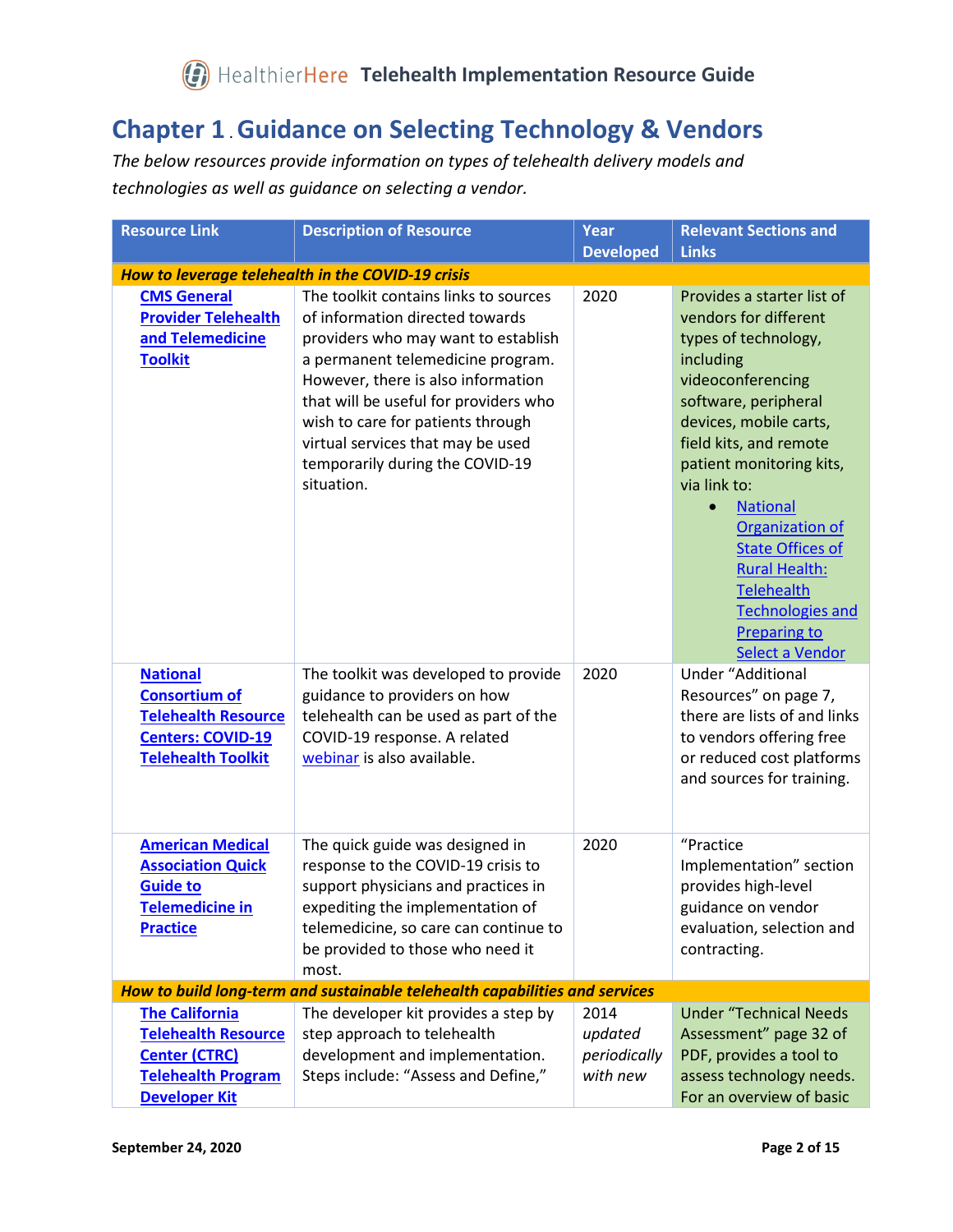| <b>Resource Link</b>                                                                                                           | <b>Description of Resource</b>                                                                                                                                                                                                                                                                   | Year<br><b>Developed</b> | <b>Relevant Sections and</b><br><b>Links</b>                                                                                                                                                                                                    |
|--------------------------------------------------------------------------------------------------------------------------------|--------------------------------------------------------------------------------------------------------------------------------------------------------------------------------------------------------------------------------------------------------------------------------------------------|--------------------------|-------------------------------------------------------------------------------------------------------------------------------------------------------------------------------------------------------------------------------------------------|
|                                                                                                                                | "Develop and Plan," and "Implement<br>and Monitor".                                                                                                                                                                                                                                              | informatio<br>n          | technology needs, see<br>below video link:<br>"What<br>technology is<br>used for<br>telehealth?"                                                                                                                                                |
| <b>Southwest</b><br><b>Telehealth Resource</b><br><b>Center: Telehealth</b><br><b>Service Delivery</b><br><b>Models Matrix</b> | A matrix describing different<br>telehealth service delivery models<br>and communication, technology, and<br>financial components of each.                                                                                                                                                       | Unknown                  | Provides examples of<br>telehealth delivery<br>models, including the<br>technology requirements<br>of each.                                                                                                                                     |
| 2020 Northwest<br><b>Regional Telehealth</b><br><b>Resource Center</b><br><b>Annual Conference</b>                             | Presentations from 2020's annual<br>conference covering nearly every<br>aspect of telehealth, from remote<br>monitoring to policy, billing, and<br>workflows across patient/client<br>settings. Both PowerPoint slides and<br>recorded video presentations are<br>available.                     | 2020                     | The "Telehealth<br><b>Technology Showcase"</b><br>and "Telehealth 101"<br>presentations provide<br>information about and<br>demonstrations of<br>telehealth technology.                                                                         |
| <b>American Hospital</b><br><b>Association</b><br><b>Telehealth: A Path</b><br>to Virtual<br><b>Integrated Care</b>            | The report examines how telehealth<br>is part of a digital-health revolution;<br>provides an overview of telehealth<br>delivery models; and provides<br>insights on how hospitals and health<br>systems can build telehealth capacity<br>to expand access, improve outcomes<br>and reduce costs. | 2019                     | Provides a framework,<br>targeted at hospitals, on<br>telehealth delivery<br>models (including a<br>description of provider-<br>provider, provider-<br>consumer platforms),<br>see: "Defining Telehealth<br>Delivery Platforms" pages<br>$3-5.$ |
| <b>Washington State</b><br><b>Telehealth</b><br><b>Implementation</b><br><b>Guidebook</b>                                      | The guidebook provides the<br>Department of Social and Health<br>Services and other state agencies in<br>Washington with telehealth<br>implementation guidance (i.e., policy<br>development, technical<br>requirements, and clinical best-<br>practices)                                         | 2017                     | Under "Technologies<br>Overview," page 7 of<br>guidebook, provides an<br>overview and examples<br>of videoconferencing<br>software, general<br>hardware requirements,<br>bandwidth requirements,<br>and guidance on selecting<br>a vendor.      |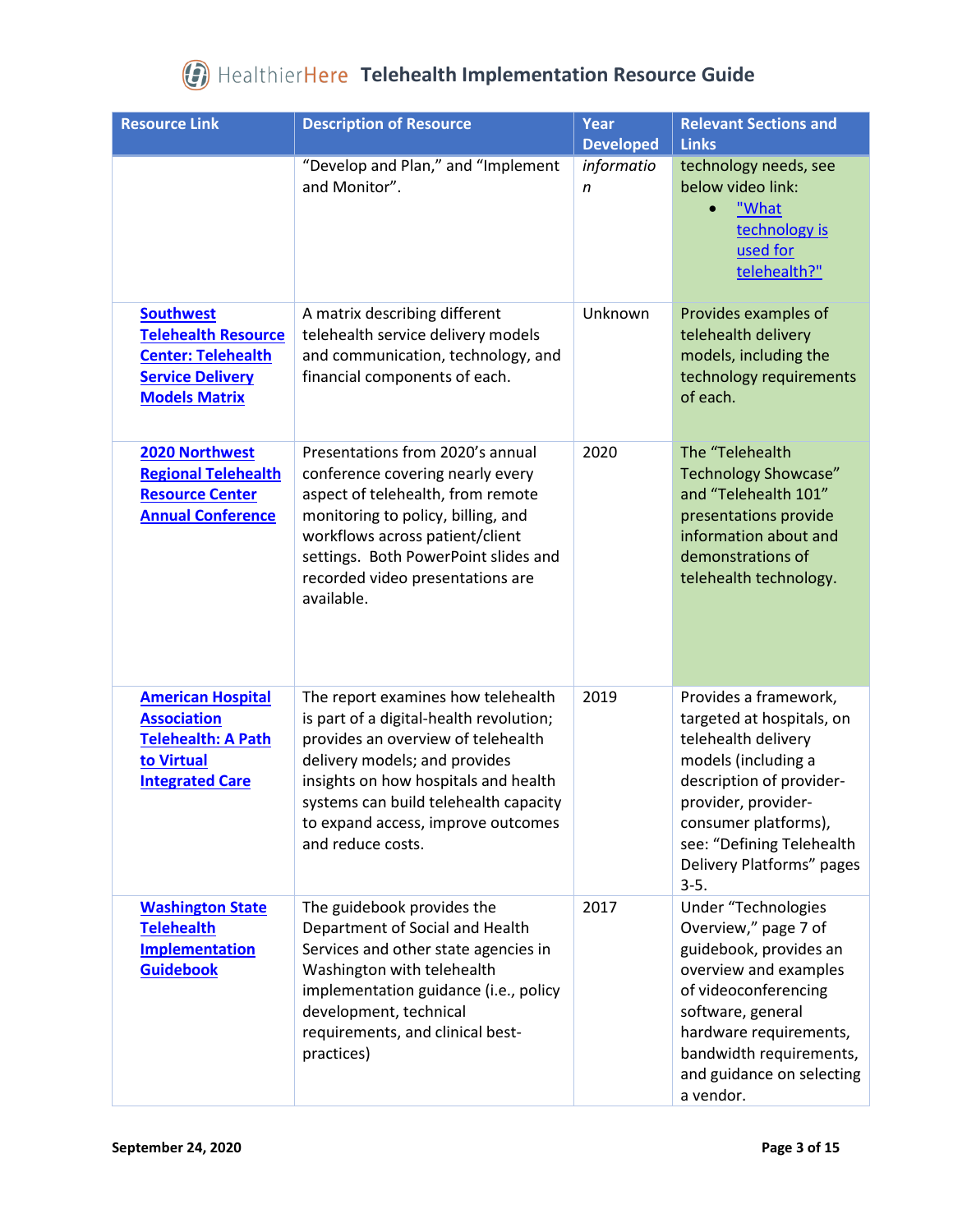| <b>Resource Link</b>                                                                                                              | <b>Description of Resource</b>                                                                                                                                                                                                                                                                | Year<br><b>Developed</b> | <b>Relevant Sections and</b><br><b>Links</b>                                                                                                             |
|-----------------------------------------------------------------------------------------------------------------------------------|-----------------------------------------------------------------------------------------------------------------------------------------------------------------------------------------------------------------------------------------------------------------------------------------------|--------------------------|----------------------------------------------------------------------------------------------------------------------------------------------------------|
| <b>American Health</b><br><b>Information</b><br><b>Management</b><br><b>Association:</b><br><b>Telemedicine</b><br><b>Toolkit</b> | This toolkit provides guidance and<br>references for organizations to<br>implement or expand<br>telemedicine/telehealth programs. It<br>provides an overview of<br>telemedicine, start-up guidance, best<br>practices on information governance,<br>and other implementation<br>requirements. | 2017                     | Describes IT governance<br>and data privacy<br>considerations, see:<br>"Secure"<br>$\bullet$<br>Telemedicine<br>Technology and<br>Solutions", page<br>20 |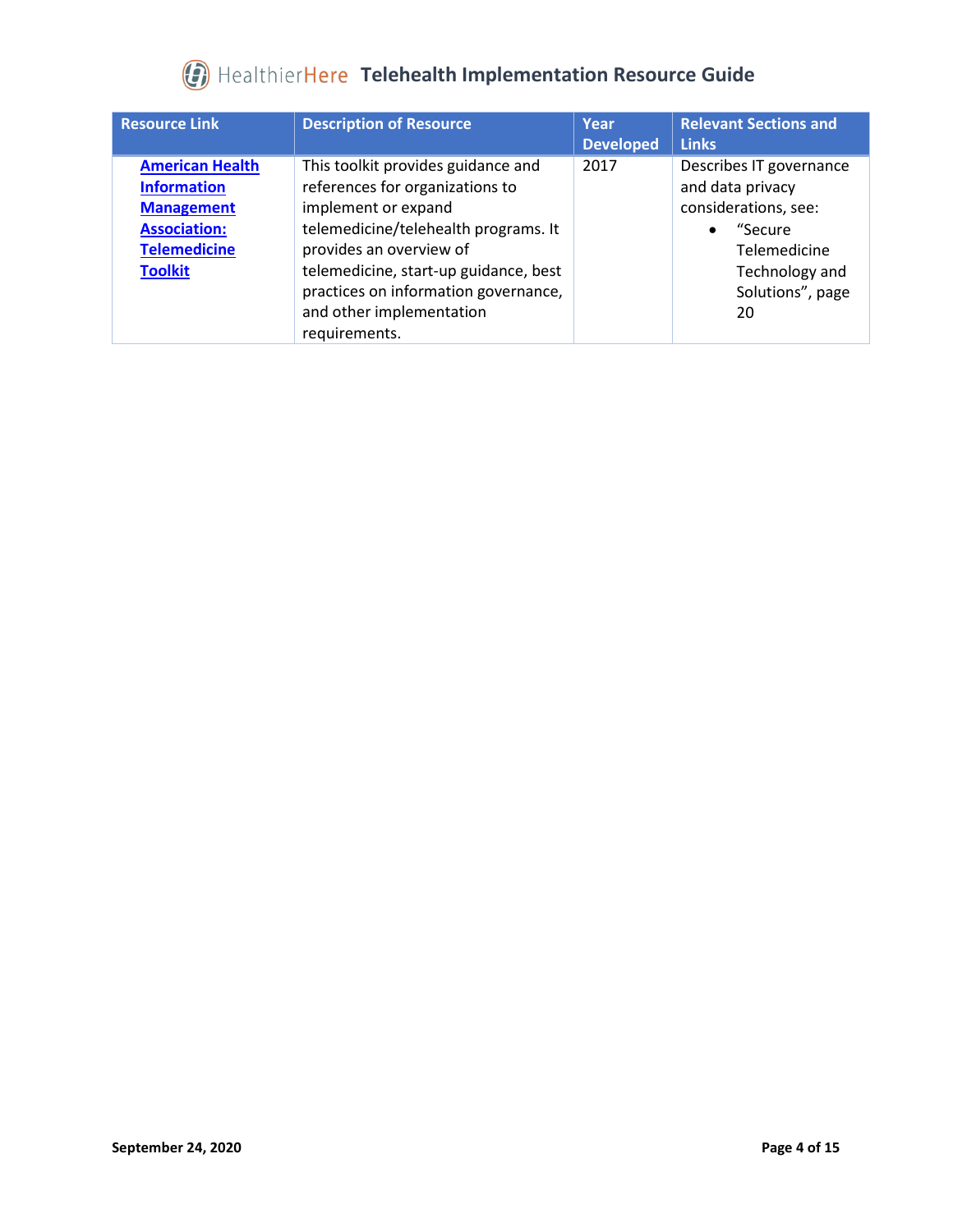#### <span id="page-4-0"></span>**Chapter 2. Guidance on Developing Workflows & Integrating Telehealth into the Practice**

*The below resources provide guidance on developing organization/practice specific workflows, integrating telehealth into the practice, and includes examples from other organizations.*

| <b>Resource Link</b>                                                                                                | <b>Description of Resource</b>                                                                                                                                                                                                                                                                                                                                 | Year<br><b>Developed</b> | <b>Relevant Sections and</b><br><b>Links</b>                                                                                                                                                                                                                                                                                                                                                                                              |
|---------------------------------------------------------------------------------------------------------------------|----------------------------------------------------------------------------------------------------------------------------------------------------------------------------------------------------------------------------------------------------------------------------------------------------------------------------------------------------------------|--------------------------|-------------------------------------------------------------------------------------------------------------------------------------------------------------------------------------------------------------------------------------------------------------------------------------------------------------------------------------------------------------------------------------------------------------------------------------------|
|                                                                                                                     | How to leverage telehealth in the COVID-19 crisis                                                                                                                                                                                                                                                                                                              |                          |                                                                                                                                                                                                                                                                                                                                                                                                                                           |
| <b>CMS General</b><br><b>Provider Telehealth</b><br>and Telemedicine<br><b>Toolkit</b>                              | The toolkit contains links to sources<br>of information directed towards<br>providers who may want to establish<br>a permanent telemedicine program.<br>However, there is also information<br>that will be useful for providers who<br>wish to care for patients through<br>virtual services that may be used<br>temporarily during the COVID-19<br>situation. | 2020                     | Provides an overview and<br>framework for<br>implementing telehealth<br>in critical access hospitals<br>and rural areas, via link<br>to:<br>Start-Up and<br><b>Resource Guide</b><br>Provides sample<br>documents that can be<br>downloaded to fit<br>practice needs, including<br>"Telehealth Visit<br>Protocol," and "Swimlane<br>workflows," via link to<br><b>American Academy of</b><br><b>Pediatrics Sample</b><br><b>Documents</b> |
| 2020 Northwest<br><b>Regional Telehealth</b><br><b>Resource Center</b><br><b>Annual Conference</b>                  | Presentations from 2020's annual<br>conference covering nearly every<br>aspect of telehealth, from remote<br>monitoring to policy, billing, and<br>workflows across patient/client<br>settings. Both PowerPoint slides and<br>recorded video presentations are<br>available.                                                                                   | 2020                     | The "COVID-19<br><b>Transmission Prevention</b><br><b>Using Telehealth</b><br>Capabilities" presentation<br>provides information<br>about how a hospital<br>system rapidly ramped<br>up their telehealth<br>platform to manage the<br>onset of the COVID crisis.                                                                                                                                                                          |
| <b>American Medical</b><br><b>Association Quick</b><br><b>Guide to</b><br><b>Telemedicine in</b><br><b>Practice</b> | The quick guide was designed in<br>response to the COVID-19 crisis to<br>support physicians and practices in<br>expediting the implementation of<br>telemedicine, so care can continue to<br>be provided to those who need it<br>most.                                                                                                                         | 2020                     | Under "practice<br>implementation" section<br>of guide, provides high<br>level workflow<br>considerations under<br>"Workflow and Patient<br>Care."                                                                                                                                                                                                                                                                                        |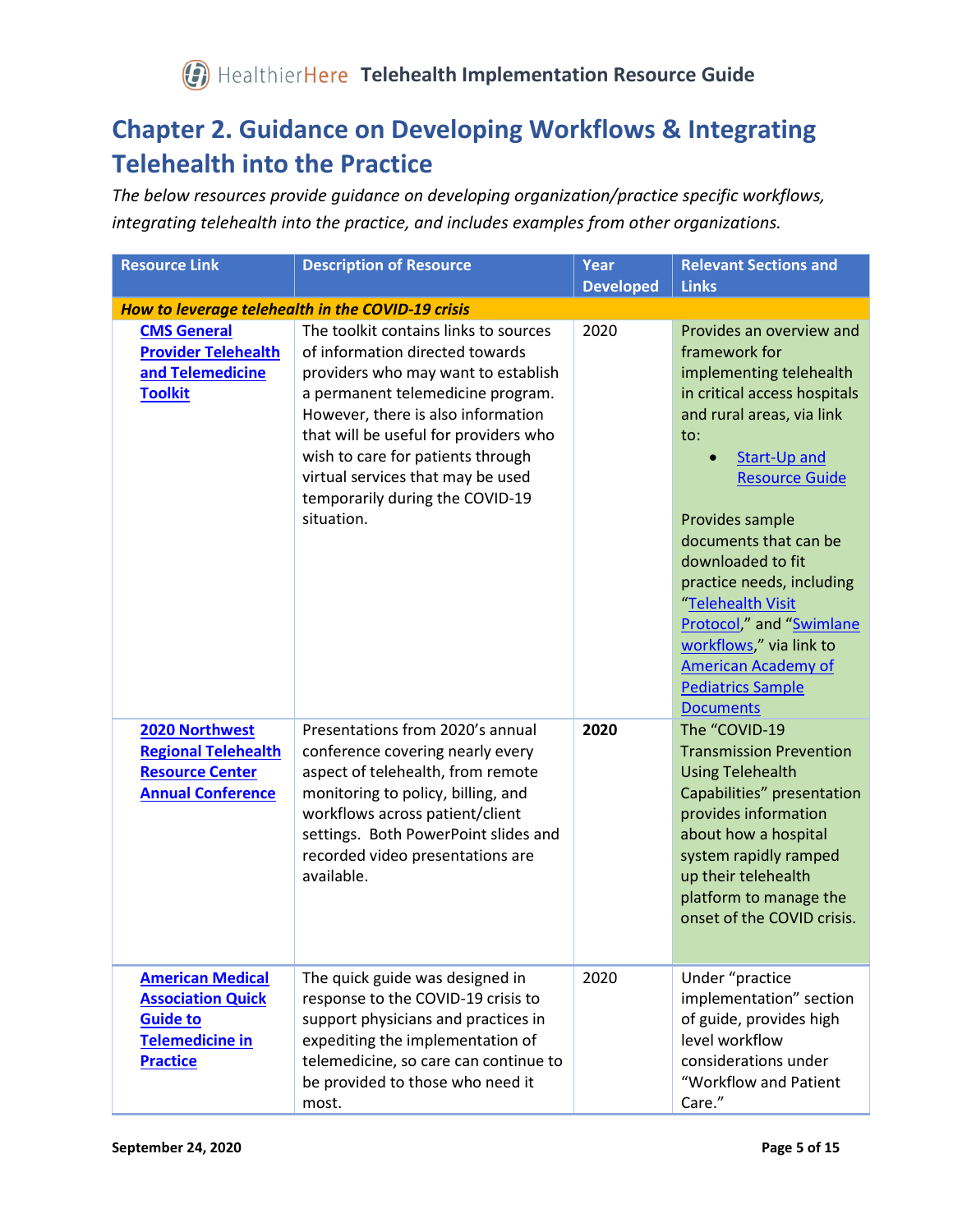| <b>National</b><br><b>Consortium of</b><br><b>Telehealth Resource</b><br><b>Centers: COVID-19</b><br><b>Telehealth Toolkit</b>   | The toolkit was developed to provide<br>guidance to providers on how<br>telehealth can be used as part of the<br>COVID-19 response. A related<br>webinar is also available.                                                                              | 2020                                                           | Includes high level<br>overview, with links to a<br>few case studies,<br>addressing:<br>"How Can<br>$\bullet$<br>Telehealth Be<br>Used in Response<br>to COVID-19?"<br>pages 2-3<br>"How Telehealth<br>$\bullet$<br>Has Helped in<br>Past Epidemic/<br>Pandemic<br>Incidence," page<br>6                |
|----------------------------------------------------------------------------------------------------------------------------------|----------------------------------------------------------------------------------------------------------------------------------------------------------------------------------------------------------------------------------------------------------|----------------------------------------------------------------|---------------------------------------------------------------------------------------------------------------------------------------------------------------------------------------------------------------------------------------------------------------------------------------------------------|
|                                                                                                                                  | How to build long-term and sustainable telehealth capabilities and services                                                                                                                                                                              |                                                                |                                                                                                                                                                                                                                                                                                         |
| <b>The California</b><br><b>Telehealth Resource</b><br><b>Center (CTRC)</b><br><b>Telehealth Program</b><br><b>Developer Kit</b> | The developer kit provides a step by<br>step approach to telehealth<br>development and implementation.<br>Steps include: "Assess and Define,"<br>"Develop and Plan," and "Implement<br>and Monitor".                                                     | 2014<br>updated<br>periodically<br>with new<br>informatio<br>n | <b>Provides detailed</b><br>guidance on<br>implementing telehealth<br>at the practice/<br>organizational level, see:<br>"Best Practices"<br>page 117-128 of<br><b>PDF</b><br>"Staffing a<br>Telehealth<br>Program," pages<br>176-196 of PDF<br>"Sample<br>Workflows"<br>section, page<br>215-223 of PDF |
| <b>Washington State</b><br>Telehealth<br><b>Implementation</b><br><b>Guidebook</b>                                               | The guidebook provides the<br>Department of Social and Health<br>Services and other state agencies in<br>Washington with telehealth<br>implementation guidance (i.e., policy<br>development, technical<br>requirements, and clinical best-<br>practices) | 2017                                                           | Provides a checklist for<br>implementing a<br>telehealth program, see<br>page 14 of guidebook                                                                                                                                                                                                           |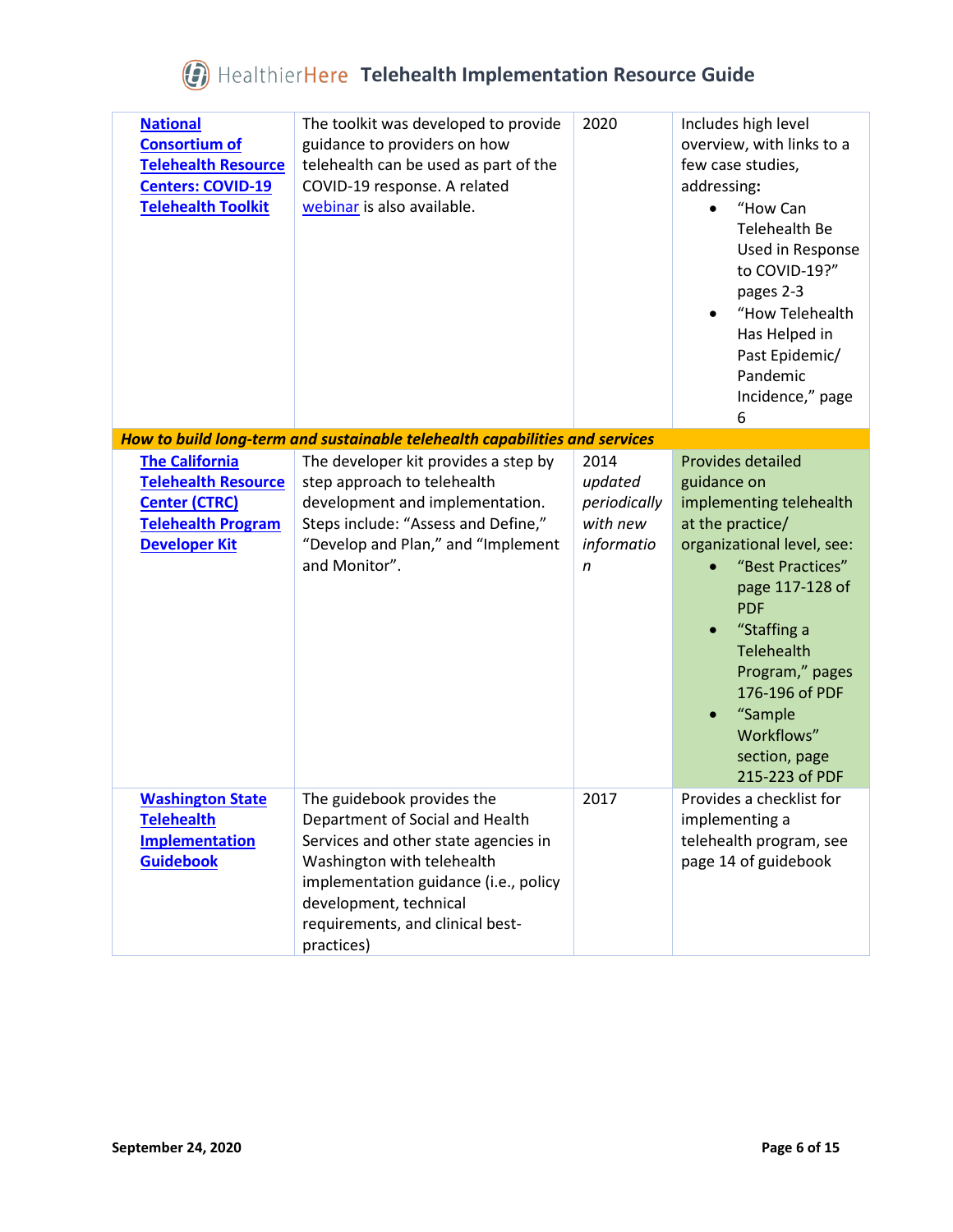#### <span id="page-6-0"></span>**Chapter 3. Guidance on Developing Telehealth Policies & Procedures**

*The below resources provide guidance on developing organization/practice specific telehealth policies and procedures, including examples from other organizations.* 

| <b>Resource Link</b>                                                                                                             | <b>Description of Resource</b>                                                                                                                                                                                                                                                                                                                                 | Year                                                           | <b>Relevant Sections and</b>                                                                                                                                                                                                                                                                                                   |
|----------------------------------------------------------------------------------------------------------------------------------|----------------------------------------------------------------------------------------------------------------------------------------------------------------------------------------------------------------------------------------------------------------------------------------------------------------------------------------------------------------|----------------------------------------------------------------|--------------------------------------------------------------------------------------------------------------------------------------------------------------------------------------------------------------------------------------------------------------------------------------------------------------------------------|
|                                                                                                                                  |                                                                                                                                                                                                                                                                                                                                                                | <b>Developed</b>                                               | <b>Links</b>                                                                                                                                                                                                                                                                                                                   |
|                                                                                                                                  | How to leverage telehealth in the COVID-19 crisis                                                                                                                                                                                                                                                                                                              |                                                                |                                                                                                                                                                                                                                                                                                                                |
| <b>CMS General</b><br><b>Provider Telehealth</b><br>and Telemedicine<br><b>Tool Kit</b>                                          | The toolkit contains links to sources<br>of information directed towards<br>providers who may want to establish<br>a permanent telemedicine program.<br>However, there is also information<br>that will be useful for providers who<br>wish to care for patients through<br>virtual services that may be used<br>temporarily during the COVID-19<br>situation. | 2020                                                           | Provides sample<br>documents that can be<br>downloaded to fit<br>practice needs, including<br>"Telehealth<br>Acknowledgement<br>Form," and "Telehealth<br><b>Patient Recruitment</b><br>Sample Letter," via link to<br><b>American Academy of</b><br><b>Pediatrics Sample</b><br><b>Documents</b>                              |
|                                                                                                                                  | How to build long-term and sustainable telehealth capabilities and services                                                                                                                                                                                                                                                                                    |                                                                |                                                                                                                                                                                                                                                                                                                                |
| <b>NorthWest Regional</b><br><b>Telehealth Resource</b><br><b>Center (NRTRC)</b>                                                 | Provides technical assistance in<br>developing telehealth networks and<br>applications to serve rural and<br>underserved communities.                                                                                                                                                                                                                          | Various                                                        | Offers several model<br>protocols, including<br>Cardiology<br>$\bullet$<br><b>Diabetes</b><br>$\bullet$<br><b>Emergency Care</b><br><b>Mental Health</b>                                                                                                                                                                       |
| <b>The California</b><br><b>Telehealth Resource</b><br><b>Center (CTRC)</b><br><b>Telehealth Program</b><br><b>Developer Kit</b> | The developer kit provides a step by<br>step approach to telehealth<br>development and implementation.<br>Steps include: "Assess and Define,"<br>"Develop and Plan," and "Implement<br>and Monitor".                                                                                                                                                           | 2014<br>updated<br>periodically<br>with new<br>informatio<br>n | Provides sample policies<br>and procedures, including<br><b>Diabetic</b><br>Retinopathy<br>screening<br>program, page<br>289 and 298-304<br>of PDF.<br><b>Sample policy</b><br>template<br>Sample referral<br>request form<br>Sample<br>neurology<br>referral guideline<br><b>Other CTRC</b><br>sample forms<br>and guidelines |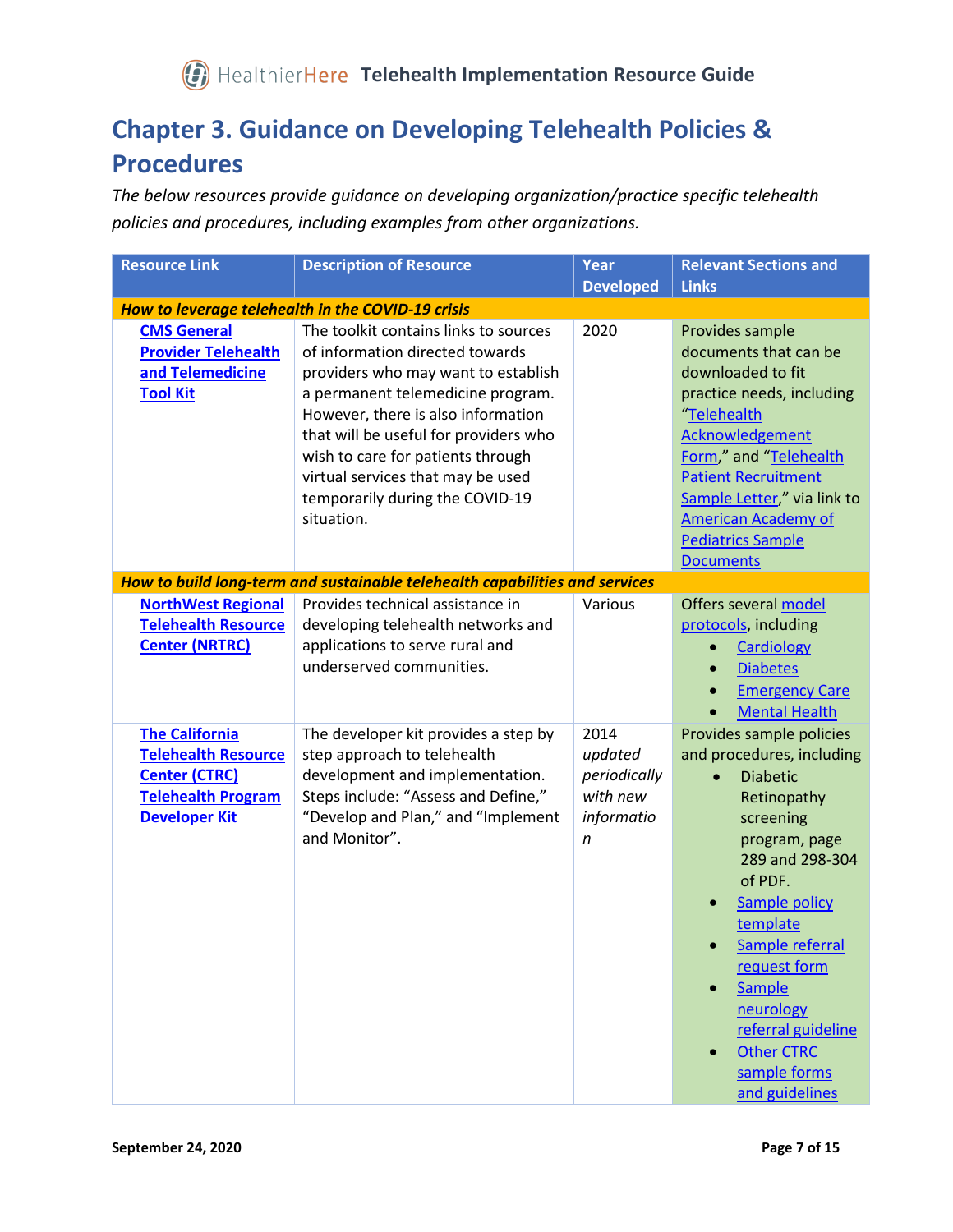| <b>Resource Link</b>                                                                                                              | <b>Description of Resource</b>                                                                                                                                                                                                                                                                | Year<br><b>Developed</b> | <b>Relevant Sections and</b><br><b>Links</b>                                                                                                                                             |
|-----------------------------------------------------------------------------------------------------------------------------------|-----------------------------------------------------------------------------------------------------------------------------------------------------------------------------------------------------------------------------------------------------------------------------------------------|--------------------------|------------------------------------------------------------------------------------------------------------------------------------------------------------------------------------------|
| <b>American Health</b><br><b>Information</b><br><b>Management</b><br><b>Association:</b><br><b>Telemedicine</b><br><b>Toolkit</b> | This toolkit provides guidance and<br>references for organizations to<br>implement or expand<br>telemedicine/telehealth programs. It<br>provides an overview of<br>telemedicine, start-up guidance, best<br>practices on information governance,<br>and other implementation<br>requirements. | 2017                     | See "Policies and<br>Procedures," on page 17<br>for a list of topics to<br>cover.<br><b>Visit</b><br>http://bok.ahima.org/Pdf<br>View?oid=302338 for a<br>sample telemedicine<br>policy. |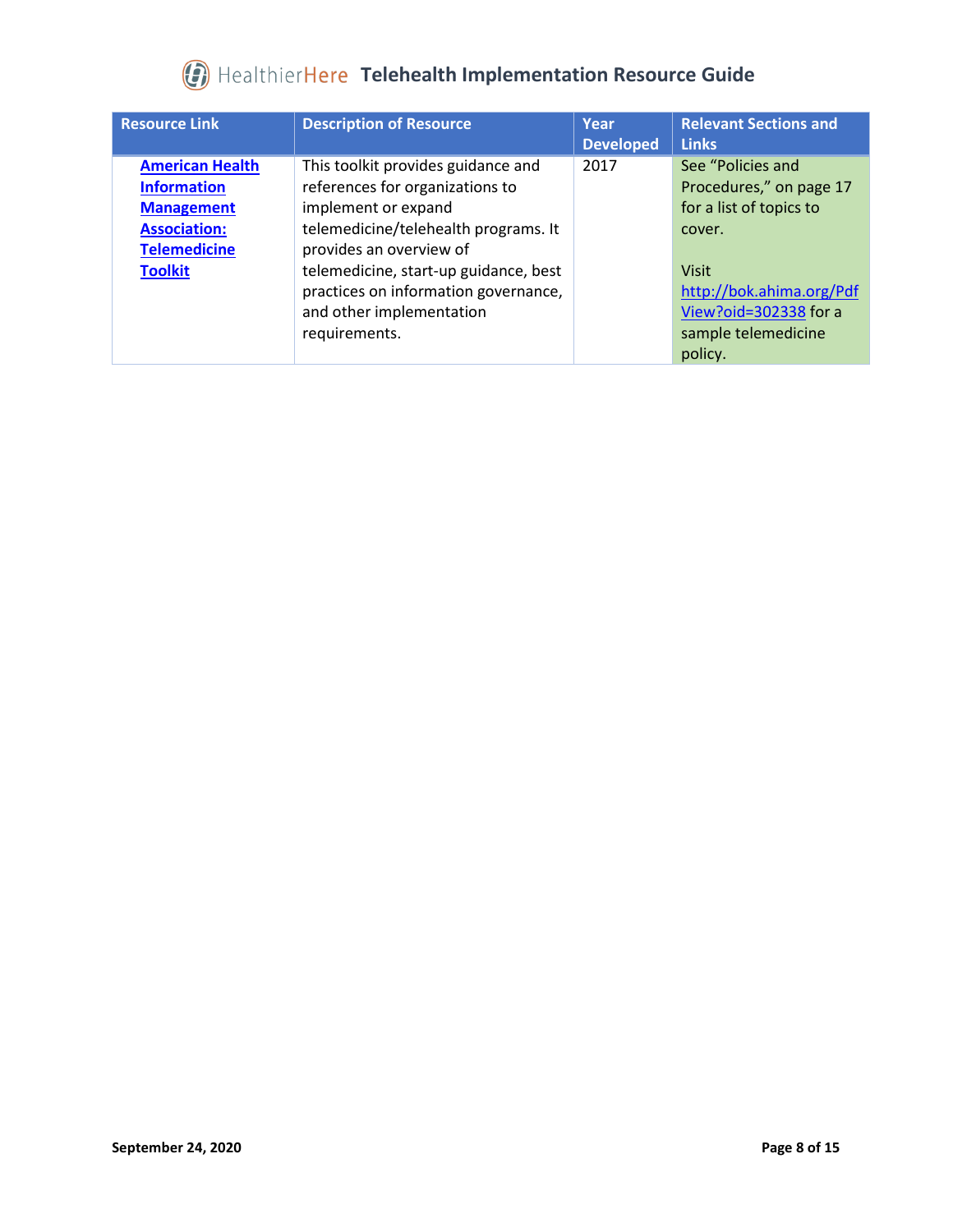#### <span id="page-8-0"></span>**Chapter 4. Information on Coding & Reimbursement**

*The below resources provide guidance on coding and reimbursement, focused on federal and state payers (i.e., Medicare and Medicaid).*

| <b>Resource Link</b>                                                                                                            | <b>Description of Resource</b>                                                                                                                                                                                                                                                                                                                                                                                                           | <b>Year</b><br><b>Developed</b> | <b>Relevant Sections and</b><br><b>Links</b>                                                                                                                                                                                                                                                                                                                                                                                                     |
|---------------------------------------------------------------------------------------------------------------------------------|------------------------------------------------------------------------------------------------------------------------------------------------------------------------------------------------------------------------------------------------------------------------------------------------------------------------------------------------------------------------------------------------------------------------------------------|---------------------------------|--------------------------------------------------------------------------------------------------------------------------------------------------------------------------------------------------------------------------------------------------------------------------------------------------------------------------------------------------------------------------------------------------------------------------------------------------|
|                                                                                                                                 | How to leverage telehealth in the COVID-19 crisis                                                                                                                                                                                                                                                                                                                                                                                        |                                 |                                                                                                                                                                                                                                                                                                                                                                                                                                                  |
| <b>American Medical</b><br><b>Association: Special</b><br>coding advice<br>during<br><b>COVID-19 public</b><br>health emergency | The document provides coding<br>advice during the COVID-19 public<br>health emergency. It outlines coding<br>scenarios to help health care<br>professionals apply best coding<br>practices.<br>Also see the quick-reference<br>flowchart that outlines CPT reporting<br>for COVID-19 testing.                                                                                                                                            | 2020                            | Scenarios include:<br><b>Patient receives</b><br>$\bullet$<br>virtual check-<br>in/online visit re:<br>COVID-19 (not<br>related to E/M<br>visit), and is<br>directed to come<br>to physician<br>office for testing<br>Physician orders<br>$\bullet$<br>remote<br>physiologic<br>monitoring<br>following patient<br>quarantined at<br>home after<br>receiving COVID-<br>19 diagnosis<br><b>Telehealth visit</b><br>for a non-COVID-<br>19 patient |
| <b>CMS General</b><br><b>Provider Telehealth</b><br>and Telemedicine<br><b>Toolkit</b>                                          | This toolkit contains links to sources<br>of information regarding telehealth<br>and telemedicine. Most of the<br>information is directed towards<br>providers who may want to establish<br>a permanent telemedicine program.<br>However, there is also information<br>that will be useful for providers who<br>wish to care for patients through<br>virtual services that may be<br>temporarily used during the COVID-<br>19 situation. | 2020                            | Provides links to<br>information on<br><b>Medicare</b><br>$\bullet$<br>telehealth codes<br><b>State laws and</b><br>reimbursement<br>policies                                                                                                                                                                                                                                                                                                    |
| <b>American Medical</b><br><b>Association Quick</b><br><b>Guide to</b><br><b>Telemedicine in</b><br><b>Practice</b>             | The quick guide was designed in<br>response to the COVID-19 crisis to<br>support physicians and practices in<br>expediting the implementation of<br>telemedicine, so care can continue to                                                                                                                                                                                                                                                | 2020                            | Provides telehealth<br>medical coding guidance,<br>including a list of relevant<br>CPT codes. Also, includes                                                                                                                                                                                                                                                                                                                                     |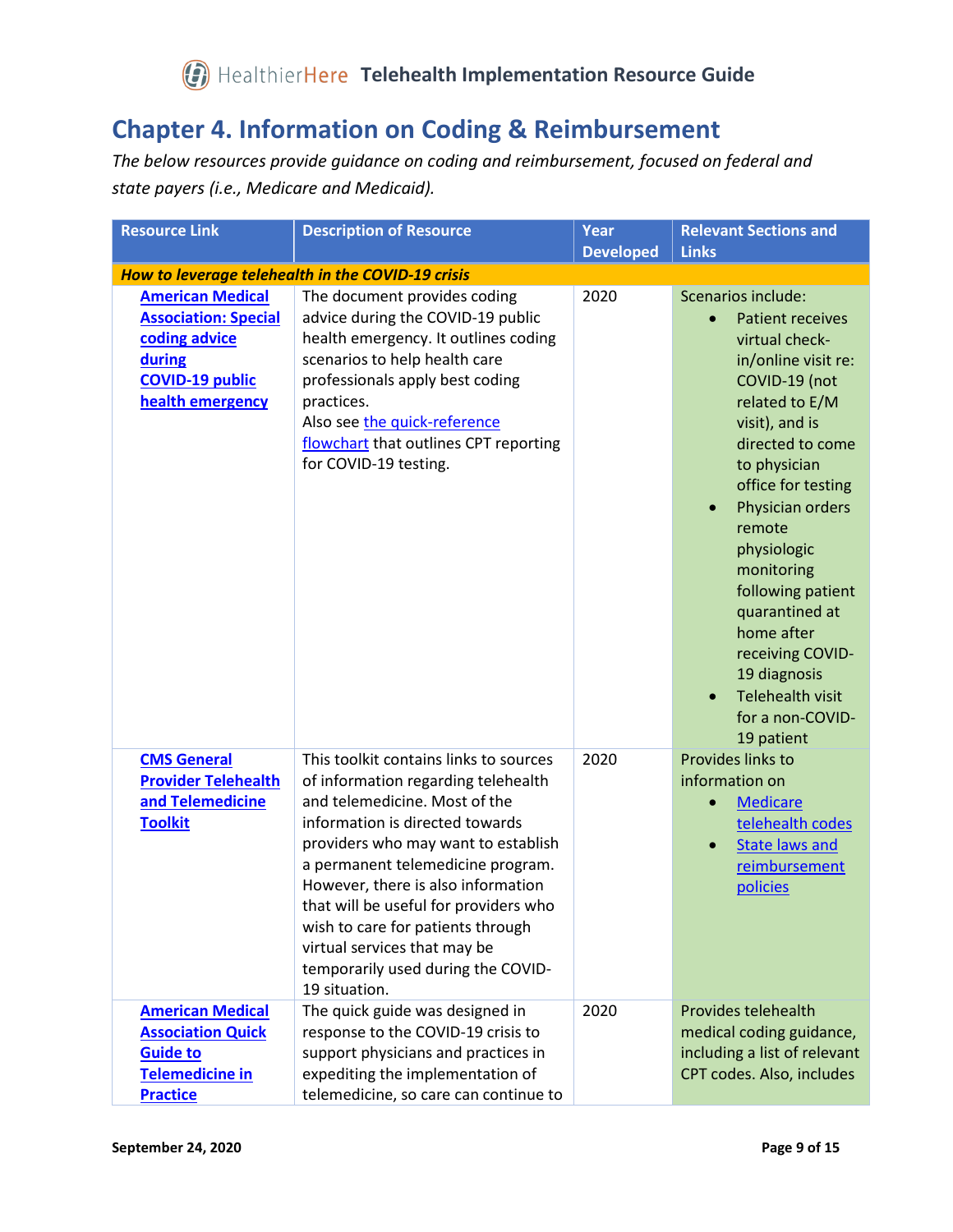| <b>Resource Link</b>                                                                                                                                       | <b>Description of Resource</b>                                                                                                                                                                                                                                               | Year<br><b>Developed</b> | <b>Relevant Sections and</b><br><b>Links</b>                                                                                                                                                                                                                                                    |
|------------------------------------------------------------------------------------------------------------------------------------------------------------|------------------------------------------------------------------------------------------------------------------------------------------------------------------------------------------------------------------------------------------------------------------------------|--------------------------|-------------------------------------------------------------------------------------------------------------------------------------------------------------------------------------------------------------------------------------------------------------------------------------------------|
|                                                                                                                                                            | be provided to those who need it<br>most.                                                                                                                                                                                                                                    |                          | links to commercial payer<br>policies.                                                                                                                                                                                                                                                          |
| 2020 Northwest<br><b>Regional Telehealth</b><br><b>Resource Center</b><br><b>Annual Conference</b>                                                         | Presentations from 2020's annual<br>conference covering nearly every<br>aspect of telehealth, from remote<br>monitoring to policy, billing, and<br>workflows across patient/client<br>settings. Both PowerPoint slides and<br>recorded video presentations are<br>available. | 2020                     | The "Telehealth Policy<br>Panel: Updates on<br>COVID-19 on the Latest<br>Policies and Challenges in<br>the Dynamic Field of<br>Telehealth" presentation<br>provides information<br>about telehealth policy<br>and reimbursement, both<br>before and after the<br>COVID crisis.                  |
| <b>WA HCA: Apple</b><br><b>Health (Medicaid)</b><br><b>Behavioral Health</b><br><b>Policy and Billing</b><br><b>During the COVID-</b><br>19 Pandemic (FAQ) | Regularly updated FAQ document<br>from the Washington Health Care<br>Authority providing details on billing<br>for behavioral health telehealth<br>encounters.                                                                                                               | 2020                     | Among other subjects,<br>provides answers to<br>billing questions<br>involving:<br>Higher-acuity<br>encounters using SERI<br>High-acuity and<br>lower-acuity BH<br>services under the fee-<br>for-service program<br>Information<br>specific to FQHCs,<br>RHCs, and Tribal<br><b>Facilities</b> |
| <b>MCO: Amerigroup</b>                                                                                                                                     | Website for Amerigroup.                                                                                                                                                                                                                                                      | 2020                     | Information specific to<br>the Amerigroup MCO<br>regarding using<br>telehealth in response to<br>COVID-19 can be found<br>here.                                                                                                                                                                 |
| <b>MCO: Community</b><br><b>Health Plan of</b><br><b>Washington (CHPW)</b>                                                                                 | Website for Community Health Plan<br>of Washington (CHPW).                                                                                                                                                                                                                   | 2020                     | Information specific to<br>the CHPW MCO regarding<br>using telehealth services<br>can be found here.                                                                                                                                                                                            |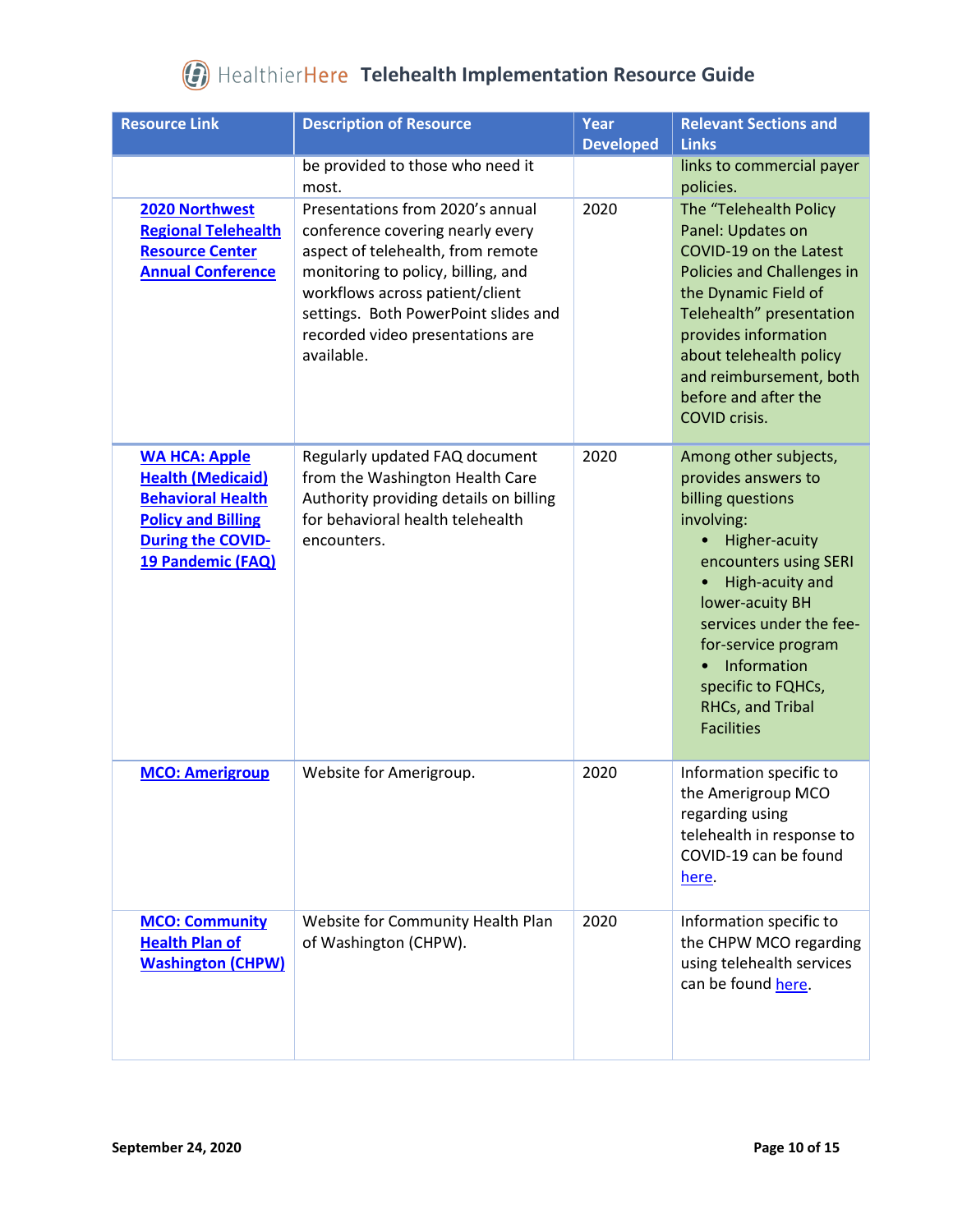| <b>MCO: Coordinated</b><br><b>Care</b>                                                                                              | Website for Coordinated Care.                                                                                                                                                                     | 2020 | Information specific to<br>the Coordinated Care<br>MCO regarding using<br>telehealth services can be<br>found here.                       |
|-------------------------------------------------------------------------------------------------------------------------------------|---------------------------------------------------------------------------------------------------------------------------------------------------------------------------------------------------|------|-------------------------------------------------------------------------------------------------------------------------------------------|
| <b>MCO: Molina</b><br><b>Healthcare</b>                                                                                             | Website for Molina Healthcare.                                                                                                                                                                    | 2020 | Information specific to<br>the Molina Healthcare<br>MCO regarding COVID-19<br>and the use of telehealth<br>services can be found<br>here. |
| <b>MCO: United</b><br><b>Healthcare</b>                                                                                             | Website for United Healthcare.                                                                                                                                                                    | 2020 | Information specific to<br>the United Healthcare<br>MCO regarding COVID-19<br>and the use of telehealth<br>services can be found<br>here. |
| <b>National</b><br><b>Consortium of</b><br><b>Telehealth Resource</b><br><b>Centers: COVID-19</b><br><b>Telehealth Toolkit</b>      | The toolkit was developed to provide<br>guidance to providers on how<br>telehealth can be used as part of the<br>COVID-19 response. A related<br>webinar is also available.                       | 2020 | Provides high-level<br>guidance on what is<br>covered under Medicare,<br>Medicaid, and private<br>payers, see pages 4-5.                  |
| <b>Center for</b><br><b>Connected Health</b><br>Policy (CCHP):<br><b>Current State Laws</b><br>and Reimbursement<br><b>Policies</b> | Provides a continually updated guide<br>to reimbursement for telehealth-<br>delivered services at the federal and<br>state levels.                                                                | 2020 | Their guide to recent<br>policy changes in relation<br>to COVID-19 is here.                                                               |
| <b>CMS: Physicians and</b><br><b>Other Clinicians:</b><br><b>CMS Flexibilities to</b><br><b>Fight COVID-19</b>                      | Description of temporary waivers and<br>new rules for Medicare to allow for<br>flexibilities in responding to the<br>COVID-19 epidemic. Many of these<br>temporary changes involve<br>telehealth. | 2020 | Telehealth-specific<br>flexibilities are covered<br>on pages 1-5.                                                                         |
|                                                                                                                                     | How to build long-term and sustainable telehealth capabilities and services                                                                                                                       |      |                                                                                                                                           |
| <b>American Health</b><br><b>Information</b><br><b>Management</b>                                                                   | This toolkit provides guidance and<br>references for organizations to<br>implement or expand                                                                                                      | 2017 | <b>Under "Reimbursement</b><br>Requirements," on page<br>26, provides guidance on                                                         |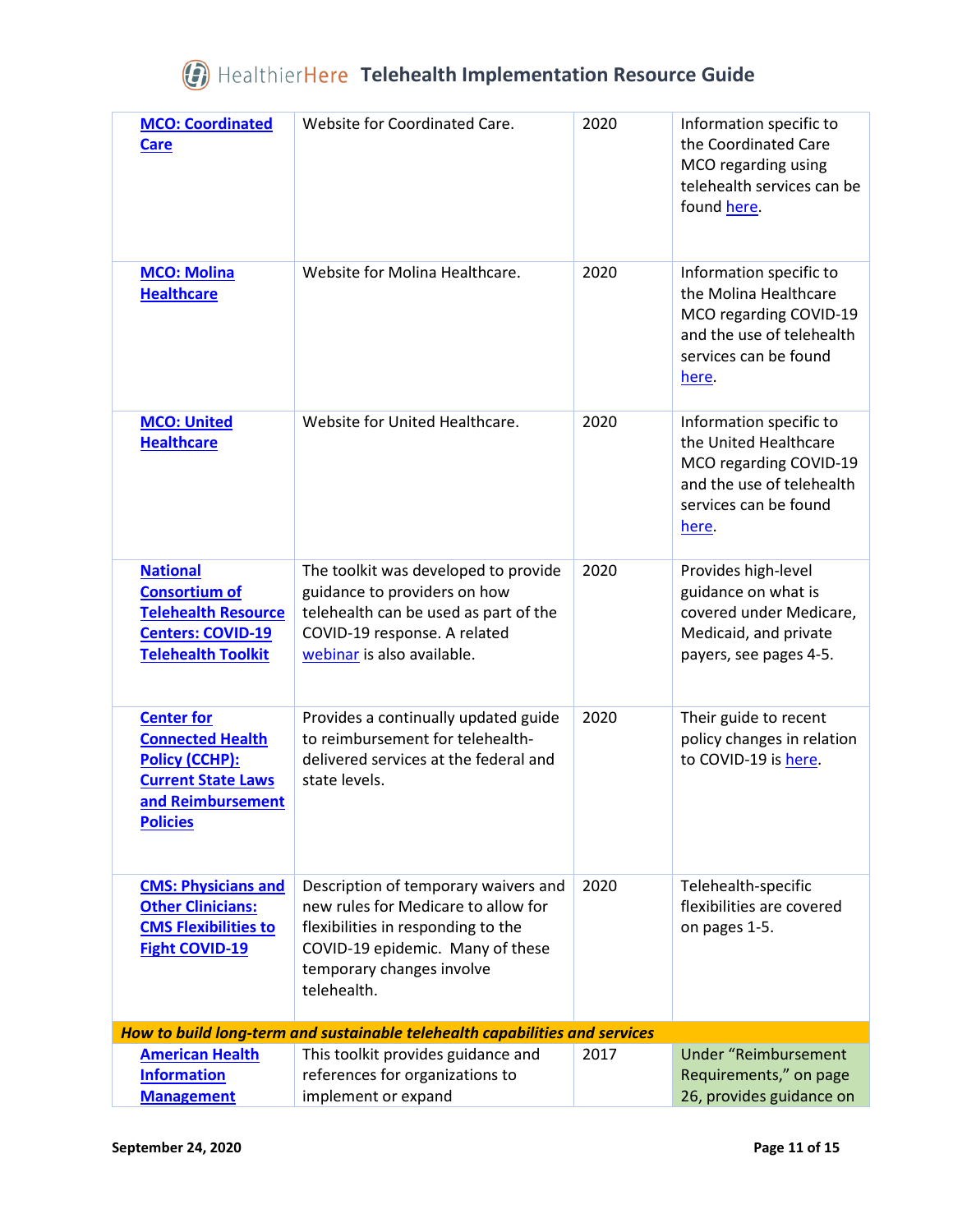| <b>Association:</b><br><b>Telemedicine</b><br><b>Toolkit</b>                                                                                            | telemedicine/telehealth programs. It<br>provides an overview of<br>telemedicine, start-up guidance, best<br>practices on information governance,<br>and other implementation<br>requirements.                                        |         | reimbursement policies<br>and procedures. Also<br>includes telehealth<br>reimbursement<br>references on page 27.      |
|---------------------------------------------------------------------------------------------------------------------------------------------------------|--------------------------------------------------------------------------------------------------------------------------------------------------------------------------------------------------------------------------------------|---------|-----------------------------------------------------------------------------------------------------------------------|
| <b>NorthWest Regional</b><br><b>Telehealth Resource</b><br><b>Center (NRTRC)</b>                                                                        | Provides technical assistance in<br>developing telehealth networks and<br>applications to serve rural and<br>underserved communities.                                                                                                | Various | Provides information on<br>Washington telehealth<br>reimbursement laws and<br>policies, via WA<br>reimbursement page. |
| <b>Center for</b><br><b>Connected Health</b><br><b>Policy's report:</b><br><b>State Telehealth</b><br>Laws &<br><b>Reimbursement</b><br><b>Policies</b> | Report offers policymakers,<br>health advocates, and other<br>interested health care professionals a<br>summary guide of telehealth-related<br>policies, laws, and<br>regulations for all 50 states and the<br>District of Columbia. | 2019    | For information on<br>Washington telehealth<br>reimbursement<br>landscape see page 408-<br>417.                       |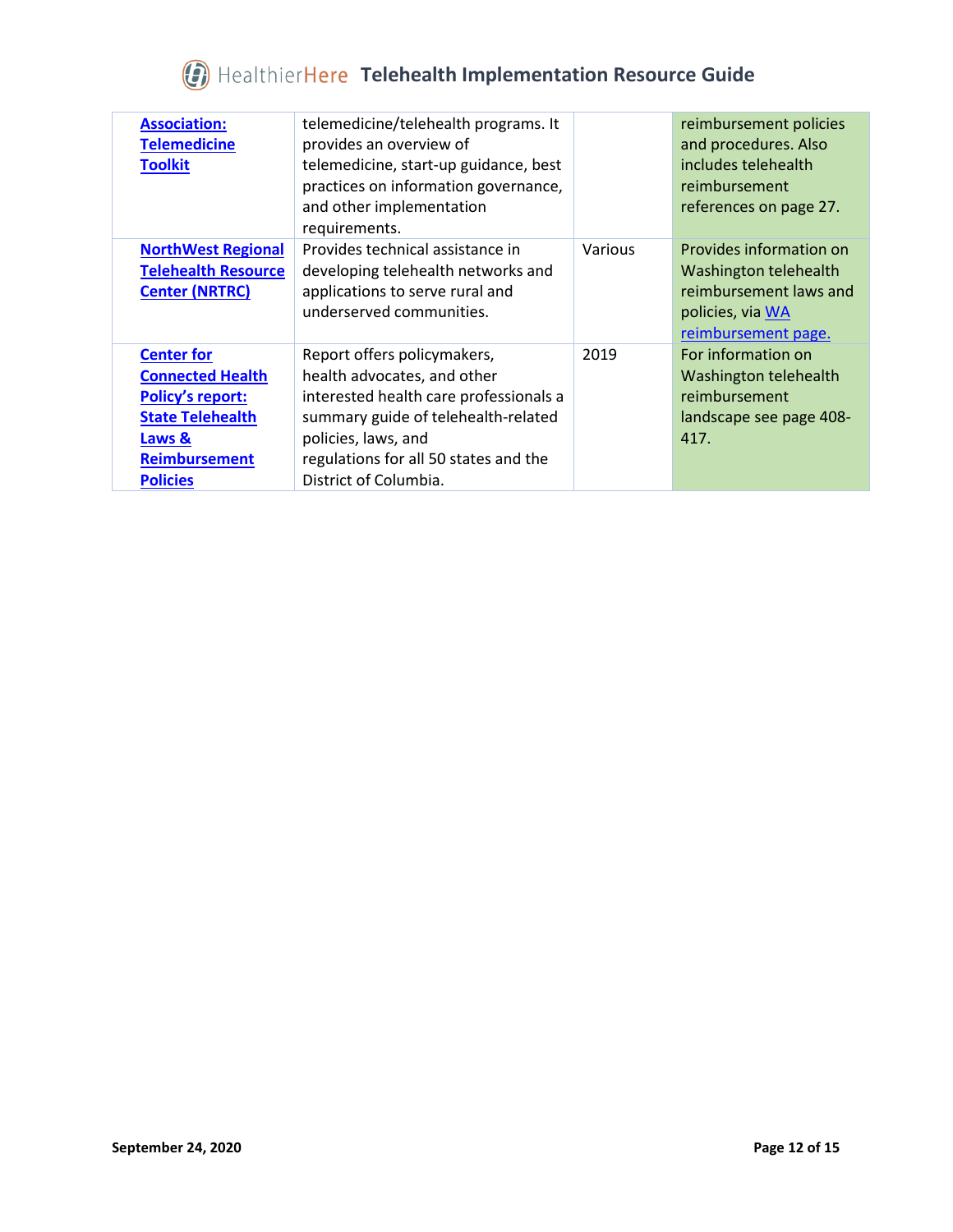#### <span id="page-12-0"></span>**Chapter 5. Information for Behavioral Health Agencies**

*The below resources provide additional guidance specific to the delivery of behavioral health services via telehealth.*

| <b>Resource Link</b>                                                                                                              | <b>Description of Resource</b>                                                                                                                                                                                                                                                              | Year<br><b>Developed</b> | <b>Relevant Sections and</b><br><b>Links</b>                                                                                                                                                                                                                                                                                                    |  |  |  |
|-----------------------------------------------------------------------------------------------------------------------------------|---------------------------------------------------------------------------------------------------------------------------------------------------------------------------------------------------------------------------------------------------------------------------------------------|--------------------------|-------------------------------------------------------------------------------------------------------------------------------------------------------------------------------------------------------------------------------------------------------------------------------------------------------------------------------------------------|--|--|--|
| How to leverage telehealth in the COVID-19 crisis                                                                                 |                                                                                                                                                                                                                                                                                             |                          |                                                                                                                                                                                                                                                                                                                                                 |  |  |  |
| <b>UW AIMS Center:</b><br><b>Telehealth and</b><br><b>Clinical Training</b><br><b>Resources during</b><br><b>COVID-19</b>         | This document provides a variety of<br>links of special interest to behavioral<br>health providers. Contains clinical<br>training resources to help address<br>COVID-19-specific concerns, as well<br>as how to leverage telehealth to<br>provide behavioral health services in<br>general. | 2020                     | Examples of content:<br>Medicare<br>$\bullet$<br>Telehealth<br><b>Frequently Asked</b><br>Questions<br><b>Resources on</b><br>$\bullet$<br>COVID-19 and<br><b>Serious Mental</b><br><b>Illness</b><br><b>Telehealth Tips</b><br>$\bullet$<br>for Behavioral<br><b>Health Providers</b><br><b>Evidence Base for</b><br>$\bullet$<br>Telemedicine |  |  |  |
| <b>WA HCA: Medicaid</b><br><b>Behavioral Health</b><br><b>Policy and Billing</b><br><b>During the COVID-</b><br>19 Pandemic (FAQ) | A FAQ produced by the Washington<br>Health Care Authority reinforcing<br>current Medicaid policies regarding<br>telemedicine (as defined in WAC 182-<br>531-1730) and new policies that will<br>only be in effect during the COVID-19<br>crisis.                                            | 2020                     | Part V details new<br>services covered during<br>the COVID-19 crisis to<br>support providing care to<br>clients.                                                                                                                                                                                                                                |  |  |  |
| <b>UW Behavioral</b><br><b>Health Institute:</b><br><b>Training and</b><br><b>Technical Assistance</b>                            | Recorded presentations, slides, and<br>other materials from BHI's 4-week,<br>twice-weekly web series "Building<br><b>Telehealth Capacity for Behavioral</b><br>Health".                                                                                                                     | 2020                     | Provides information on a<br>wide variety of subjects<br>related to leveraging<br>telehealth for behavioral<br>health. "Session #1" is<br>focused on subjects<br>related to COVID-19 and<br>the state's response to<br>supporting telehealth<br>during the pandemic,<br>including the acquisition<br>and use of Zoom licenses.                  |  |  |  |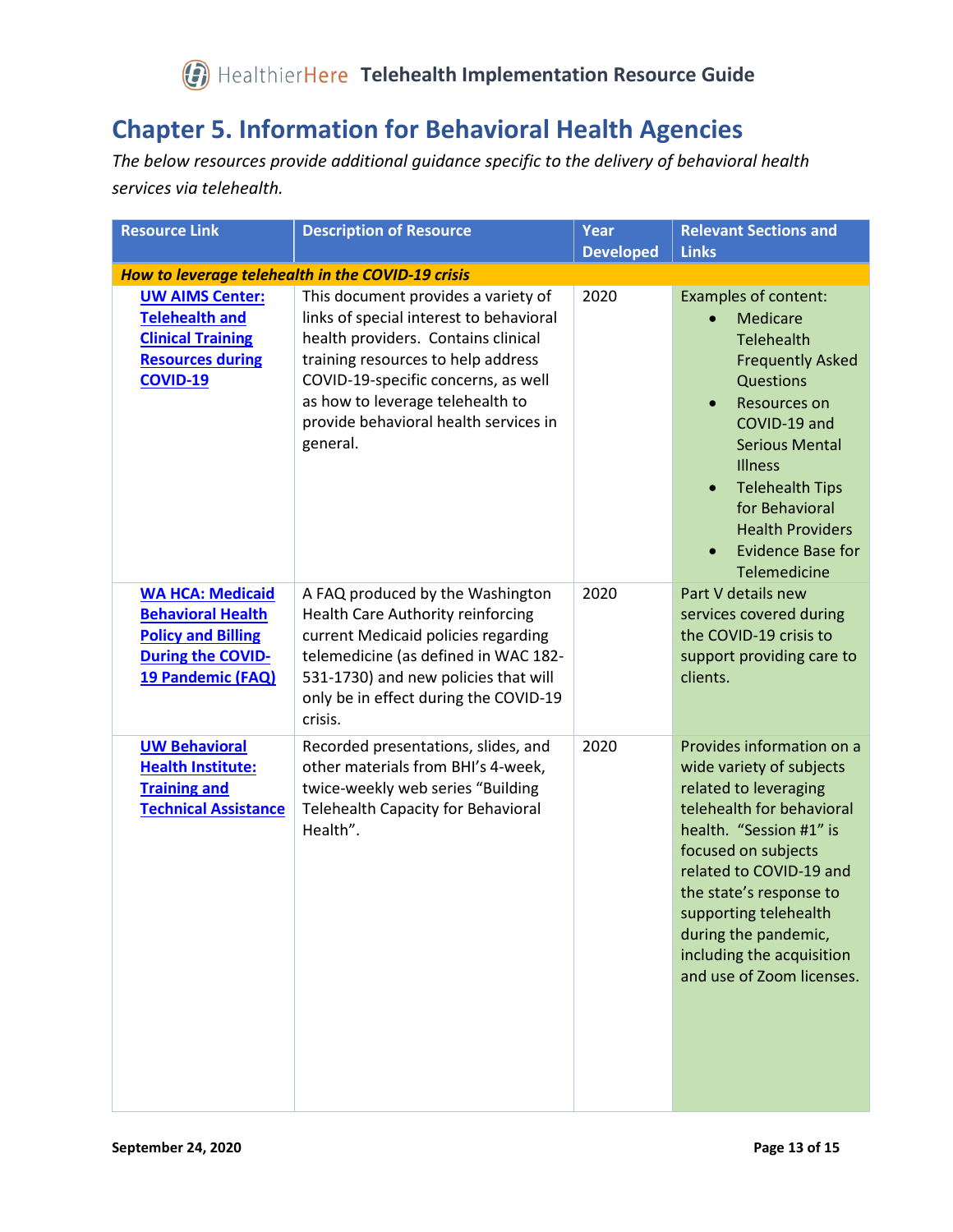| <b>Resource Link</b>                                                                                   | <b>Description of Resource</b>                                                                                                                                                                                                                                               | Year<br><b>Developed</b> | <b>Relevant Sections and</b><br><b>Links</b>                                                                                                                                                                             |  |  |  |
|--------------------------------------------------------------------------------------------------------|------------------------------------------------------------------------------------------------------------------------------------------------------------------------------------------------------------------------------------------------------------------------------|--------------------------|--------------------------------------------------------------------------------------------------------------------------------------------------------------------------------------------------------------------------|--|--|--|
| How to build long-term and sustainable telehealth capabilities and services                            |                                                                                                                                                                                                                                                                              |                          |                                                                                                                                                                                                                          |  |  |  |
| 2020 Northwest<br><b>Regional Telehealth</b><br><b>Resource Center</b><br><b>Annual Conference</b>     | Presentations from 2020's annual<br>conference covering nearly every<br>aspect of telehealth, from remote<br>monitoring to policy, billing, and<br>workflows across patient/client<br>settings. Both PowerPoint slides and<br>recorded video presentations are<br>available. | 2020                     | Includes several<br>presentations regarding<br>telehealth for behavioral<br>health, including "How<br>to Start Your<br><b>Telebehavioral Health</b><br>Service (or Take Your<br><b>Current Service to the</b><br>Cloud". |  |  |  |
| <b>UW AIMS Center:</b><br><b>Telehealth Tips for</b><br><b>Behavioral Health</b><br><b>Providers</b>   | Tips for behavioral health<br>professionals to consider when<br>conducting telehealth visits.                                                                                                                                                                                | 2020                     | Provides tips regarding:<br><b>Technology and</b><br>Appearance<br>Clinician<br>$\bullet$<br>Preparation<br>Patient<br>$\bullet$<br>Preparation<br>Conducting the<br>$\bullet$<br><b>Telehealth Visit</b>                |  |  |  |
| <b>UW Behavioral</b><br><b>Health Institute:</b><br><b>Training and</b><br><b>Technical Assistance</b> | Recorded presentations, slides, and<br>other materials from BHI's 4-week,<br>twice-weekly web series "Building<br><b>Telehealth Capacity for Behavioral</b><br>Health".                                                                                                      | 2020                     | Provides information on<br>a wide variety of<br>subjects, including<br>billing/payment<br>information, dos-and-<br>don'ts of running a<br>telehealth session,<br>telehealth myths and<br>facts, and many more.           |  |  |  |